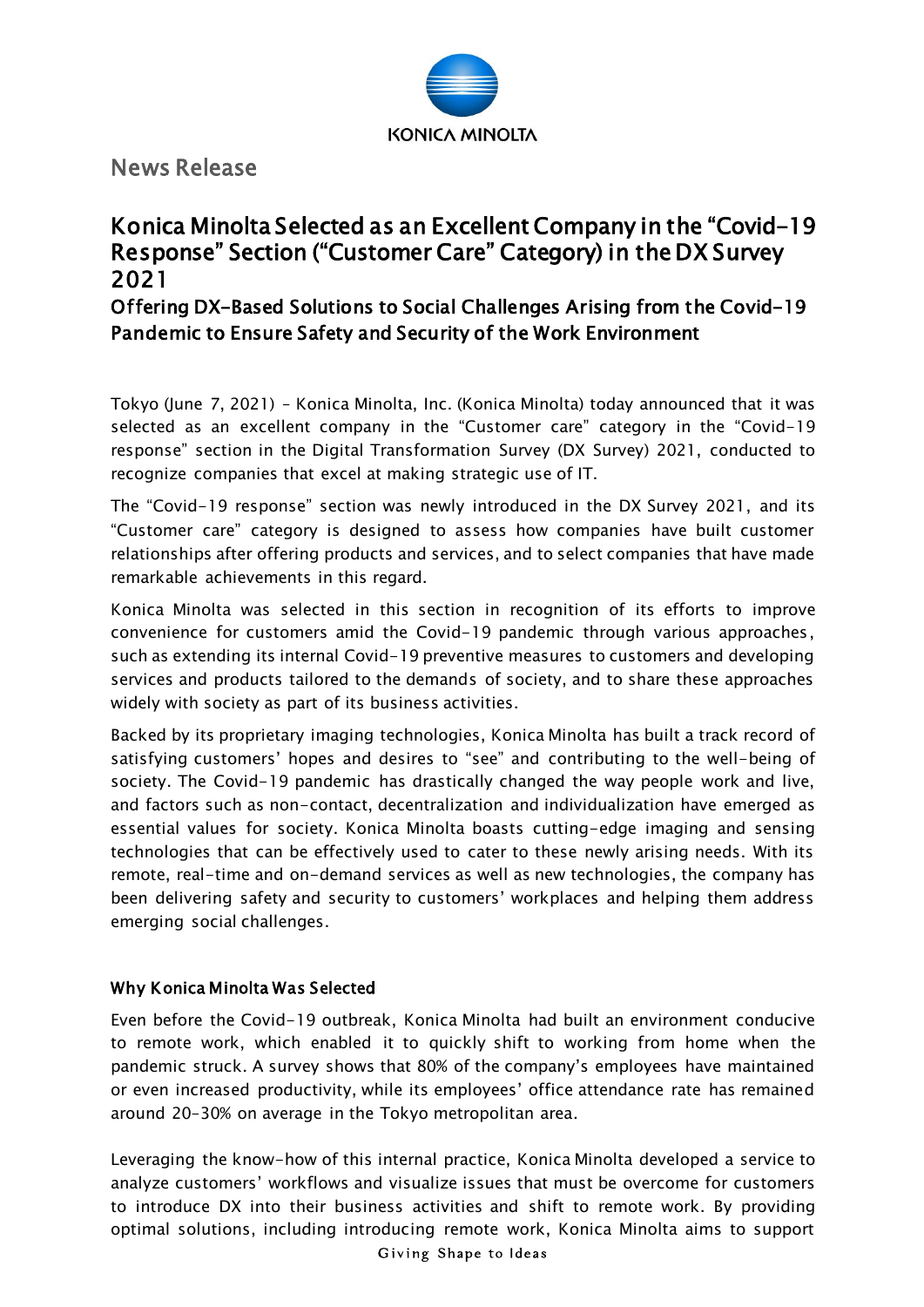customers in their fundamental work-style reforms to help them adopt diverse work-style options free from paperwork and time and space restrictions, and focus more on creative activities.

For workplaces that require physical attendance, Konica Minolta offers a thermal camera incorporating its imaging IoT technology that enables noncontact, real-time measurement of body surface temperature. Konica Minolta has also worked with its partner companies to develop the body surface temperature measurement, automatic face mask detection and face authentication solutions, which automatically detect and identify

individuals who have a high body surface temperature and those who are not wearing a face mask, and help customers implement effective measures to prevent Covid-19. With these innovations, Konica Minolta is helping to ensure safe and secure access to and from offices and various other facilities and reduce the risk of spreading Covid-19, thus contributing to the prevention of infection.

For the healthcare market, Konica Minolta expanded the supply of ultra-portable digital X-ray imaging systems and diagnostic ultrasound systems, as well as pulse oximeters. To reduce the burden of nurses caring for Covid-19 patients, the company also launched the VS1 patient monitoring system after receiving prompt approval under the Pharmaceutical and Medical Devices

Act. The VS1 allows patients' arterial oxygen saturation values, which indicate the severity of Covid-19, to be transmitted to the nurses' station, located outside the isolated zone, via a sub-GHz wireless network, which has a lower risk of interfering with other systems, thus enabling centralized data management at the station. This system helps to improve hospital work efficiency and reduce the risk of contact with infection sources.

## DX Survey

The Ministry of Economy, Trade and Industry (METI) conducts the annual Questionnaire Survey on Digital Transformation (DX Survey) with domestic companies listed on the first and second sections of the Tokyo Stock Exchange, Mothers and JASDAQ to see how these companies are using digital technologies to facilitate a major shift in their business models and boost growth and competitiveness, and selects the stocks of outstanding companies as DX Stocks.

METI introduced the "Covid-19 response" section in the DX Survey 2021 and selected companies recognized as having used digital technologies effectively to prevent Covid-19.

## For More Information



Patient monitoring system



MOBOTIX Thermal camera